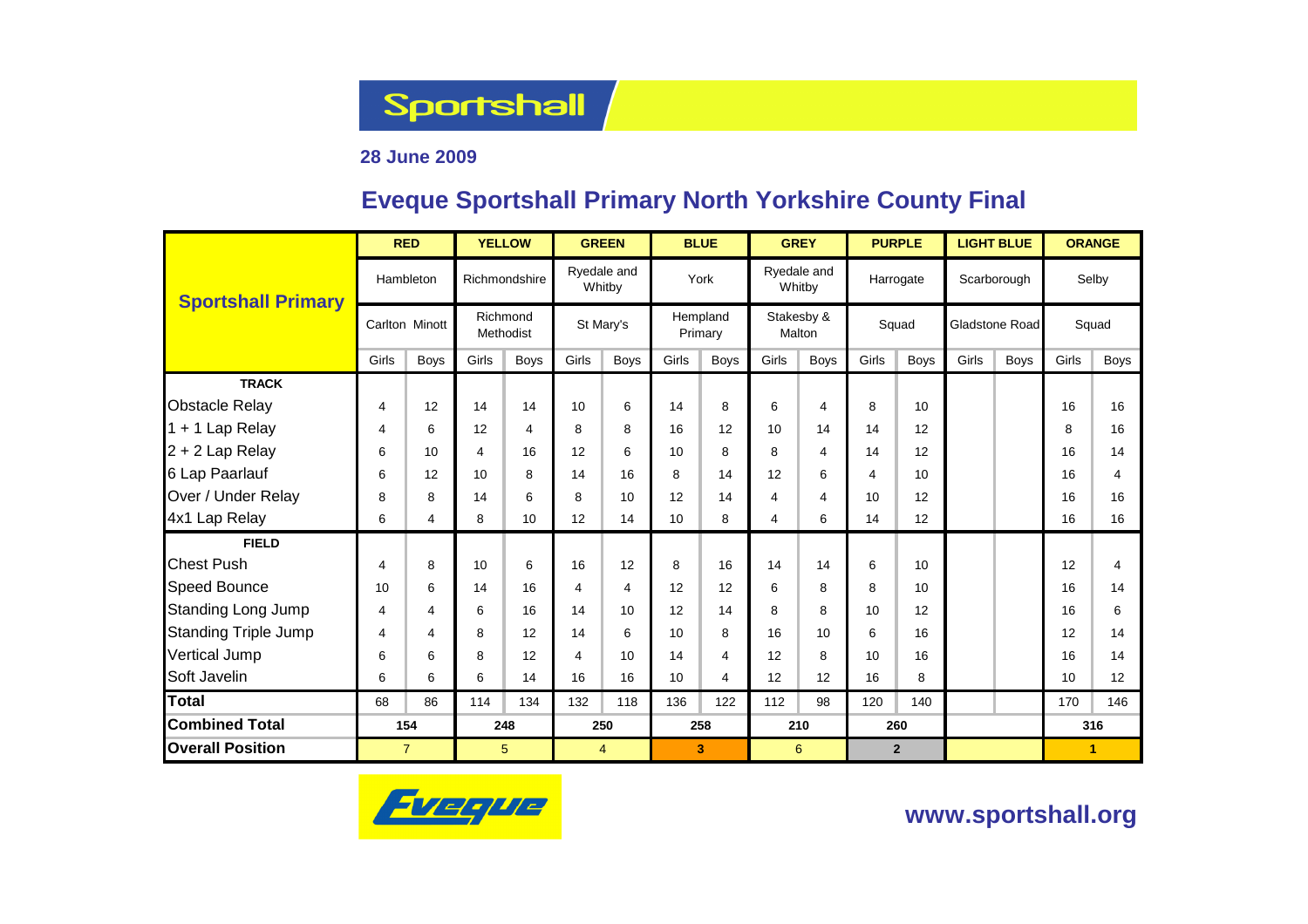## Sportshall

## **Girls Track Events Sportshall**

|               | <b>Girls</b><br><b>Obstacle Relay</b> |                                     | 1 + 1 Lap Relay<br>2 + 2 Lap Relay |                              | 6 Lap Paarlauf    |                                | Over / Under<br>Relav |                               | 4x1 Lap Relay     |                              | <b>Girls</b>      |                               |                  |                             | <b>Chest Push</b>     | <b>Speed Bounce</b> |                      | <b>Standing Long</b><br>Jump |                      | <b>Standing Triple</b><br>Jump |                      | <b>Vertical Jump</b>         |                      | Soft J.                      |                      |                              |                      |
|---------------|---------------------------------------|-------------------------------------|------------------------------------|------------------------------|-------------------|--------------------------------|-----------------------|-------------------------------|-------------------|------------------------------|-------------------|-------------------------------|------------------|-----------------------------|-----------------------|---------------------|----------------------|------------------------------|----------------------|--------------------------------|----------------------|------------------------------|----------------------|------------------------------|----------------------|------------------------------|----------------------|
| Colour        | Team                                  | ਠ<br>e (in secs) o<br>position<br>ξ | Points<br>sition /                 | ime (in secs) or<br>position | Points<br>ition / | ō<br>e (in secs) o<br>position | osition / Points      | Time (in secs) or<br>position | Position / Points | e (in secs)<br>position<br>e | Position / Points | Time (in secs) or<br>position | osition / Points | Colour                      | Team                  |                     | Best<br>Performances | Total / Position /<br>Points | Performances<br>Best | Total / Position /<br>Points   | Performances<br>Best | Total / Position /<br>Points | Performances<br>Best | Total / Position /<br>Points | Best<br>Performances | Total / Position /<br>Points | Best<br>Performances |
|               |                                       |                                     | $\overline{7}$                     |                              | $\overline{7}$    |                                | 6                     |                               | 6                 |                              | 5                 |                               | 6                |                             |                       |                     | 3.75                 | 14.5                         | 44                   | 121                            | 1.90                 | 4.5                          | 4.30                 | 12.16                        | 31                   | 84                           | 13.00                |
| <b>RED</b>    | Carlton<br>Minott                     | 106                                 |                                    | 32.1                         |                   | 57.4                           |                       | 96.3                          |                   | 87.1                         |                   | 59.8                          |                  | <b>RED</b>                  | Carlton<br>Minott     | $\mathbf{2}$        | 5.25                 |                              | 40                   | 4                              | 1.14                 | 7                            | 4.36                 | $\overline{7}$               | 26                   | 6                            | 11.00                |
|               |                                       |                                     | 4                                  |                              | 4                 |                                | 6                     |                               | 6                 |                              | 8                 |                               | 6                |                             |                       | 3                   | 5.50                 | 4                            | 37                   | 10                             | 1.46                 | 4                            | 3.50                 | 4                            | 27                   | 6                            | 10.00                |
|               | Richmond<br>Methodist                 |                                     | $\mathbf{2}$                       |                              | 3                 |                                | $\overline{7}$        |                               | 4                 |                              | $\mathbf 2$       |                               | 5                |                             | Richmond<br>Methodist |                     | 5.75                 | 17.25                        | 40                   | 133                            | 1.72                 | 5.12                         | 4.60                 | 13.62                        | 31                   | 85                           | 12.00                |
| <b>YELLOW</b> |                                       | 91                                  |                                    | 27.8                         |                   | 59.6                           |                       | 86.7                          |                   | 82.2                         |                   | 58                            |                  | <b>AELLOM</b>               |                       | $\mathbf{2}$        | 5.50                 | 4                            | 48                   | $\mathbf 2$                    | 1.54                 | 6                            | 4.60                 | 5                            | 27                   | 5                            | 13.00                |
|               |                                       |                                     | 14                                 |                              | 12                |                                | 4                     |                               | 10                |                              | 14                |                               | 8                |                             |                       | 3                   | 6.00                 | 10                           | 45                   | 14                             | 1.86                 | 6                            | 4.42                 | 8                            | 27                   | 8                            | 9.00                 |
|               | w<br>St Mary's<br>95.5                |                                     | 4                                  |                              | 5                 |                                | 3                     |                               | $\boldsymbol{2}$  |                              | 5                 | 55.4                          | 3                | <b>GREEN</b>                | ູທ                    |                     | 6.25                 | 20.25                        | 42                   | 113                            | 1.80                 | 5.28                         | 5.30                 | 15.08                        | 19                   | 81                           | 10.00                |
| <b>GREEN</b>  |                                       |                                     |                                    | 28.2                         |                   | 54.6                           |                       | 80.4                          |                   | 87.1                         |                   |                               |                  |                             | St Mary'              | $\mathbf{2}$        | 6.50                 | 1                            | 37                   | 7                              | 1.84                 | $\mathbf{2}$                 | 5.38                 | $\mathbf{2}$                 | 26                   | 7                            | 12.00                |
|               |                                       |                                     | 10                                 |                              | 8                 |                                | 12                    |                               | 14                |                              | 8                 |                               | 12               |                             |                       | 3                   | 7.50                 | 16                           | 34                   | 4                              | 1.64                 | 14                           | 4.40                 | 14                           | 36                   | 4                            | 19.00                |
| <b>BLUE</b>   |                                       | 91                                  | $\mathbf{2}$                       | 26.8                         | 1                 | 55.4                           | 4                     | 87                            | 5                 | 82.6                         | 3                 | 55.7                          | 4                | <b>BLUE</b>                 | Hempland<br>Primary   | $\boldsymbol{2}$    | 5.50                 | 16                           | 50<br>36             | 130                            | 2.00                 | 5.26                         | 4.38<br>5.40         | 14.18                        | 31                   | 93                           | 10.00<br>12.00       |
|               | Hempland<br>Primary                   |                                     | 14                                 |                              | 16                |                                | 10                    |                               | 8                 |                              | 12                |                               |                  | 10                          |                       | 3                   | 5.00<br>5.50         | 5<br>8                       | 44                   | 3<br>12                        | 1.74<br>1.52         | 3<br>12                      | 4.40                 | 4<br>10                      | 31<br>31             | $\mathbf 2$<br>14            | 13.00                |
|               | ಹ                                     |                                     |                                    |                              |                   |                                |                       |                               |                   |                              |                   |                               |                  |                             | ∞                     |                     | 6.75                 | 18.75                        | 36                   | 116                            | 2.20                 | 5.12                         | 5.28                 | 15.1                         | 27                   | 92                           | 12.00                |
| <b>GREY</b>   |                                       | 104.2                               | 6                                  | 27.9                         | 4                 | 55.9                           | 5                     | 83.7                          | 3                 | 95.8                         | 7                 | 61.5                          | $\overline{7}$   | <b>GREY</b>                 |                       | $\mathbf{2}$        | 6.25                 | 2                            | 42                   | 6                              | 1.32                 | 5                            | 5.60                 | $\mathbf{1}$                 | 36                   | 3                            | 11.00                |
|               | Stakesby<br>Malton                    |                                     | 6                                  |                              | 10                |                                | 8                     |                               | 12                |                              | 4                 |                               | 4                |                             | Stakesby<br>Malton    | 3                   | 5.75                 | 14                           | 38                   | 6                              | 1.60                 | 8                            | 4.22                 | 16                           | 29                   | 12                           | 16.00                |
|               |                                       |                                     |                                    |                              |                   |                                |                       |                               |                   |                              |                   |                               |                  |                             |                       |                     | 5.00                 | 15                           | 36                   | 118                            | 1.70                 | 5.18                         | 4.60                 | 13.48                        | 30                   | 87                           | 11.00                |
| PURPLE        | Squad                                 | 99.2                                | 5                                  | 27.5                         | 2                 | 54.1                           | $\mathbf 2$           | 96.5                          | $\overline{7}$    | 85.9                         | 4                 | 54.8                          | 2                | PURPLE                      | Squad                 | $\mathbf{2}$        | 5.25                 | 6                            | 38                   | 5                              | 1.96                 | 4                            | 4.40                 | 6                            | 31                   | 4                            | 17.00                |
|               |                                       |                                     | 8                                  | 14<br>14                     |                   | 4                              |                       | 10                            |                   | 14                           |                   |                               | 3                | 4.75                        | 6                     | 44                  | 8                    | 1.52                         | 10                   | 4.48                           | 6                    | 26                           | 10                   | 13.00                        |                      |                              |                      |
|               |                                       |                                     |                                    |                              |                   |                                |                       |                               |                   |                              |                   |                               |                  |                             | 1                     |                     | 0                    |                              | 0                    |                                | 0                    |                              | 0                    |                              | 0                    |                              |                      |
| <b>SIGHT</b>  | Gladstone<br>Road                     |                                     | 0                                  |                              | $\bf{0}$          |                                | 0                     |                               | 0                 |                              | 0                 |                               | 0                | <b>HISHT</b><br><b>BLUE</b> | Gladstone<br>Road     | $\mathbf{2}$        |                      | 0                            |                      | 0                              |                      | 0                            |                      | 0                            |                      | 0                            |                      |
|               |                                       |                                     | $\bf{0}$                           |                              | $\mathbf{0}$      |                                | $\mathbf{0}$          |                               | $\mathbf{0}$      |                              | $\mathbf{0}$      |                               | $\bf{0}$         |                             |                       | $\mathbf{3}$        |                      | $\bf{0}$                     |                      | $\mathbf{0}$                   |                      | $\mathbf{0}$                 |                      | $\mathbf{0}$                 |                      | $\mathbf{0}$                 |                      |
|               |                                       |                                     | -1                                 |                              | 5                 |                                | 1                     |                               | 1                 |                              | $\mathbf 1$       |                               | 1                |                             |                       |                     | 6.25                 | 18.25                        | 50                   | 142                            | 1.90                 | 5.3                          | 5.33                 | 14.53                        | 37                   | 95                           | 13.00                |
| ORANGI        | Squad                                 | 87                                  |                                    | 28.2                         |                   | 53.6                           |                       | 78.8                          |                   | 75.9                         |                   | 52.6                          |                  | ORANGE                      | Squad                 | $\mathbf{2}$        | 6.00                 | 3                            | 46                   | 1                              | 1.64                 | 1                            | 4.50                 | 3                            | 27                   | 1                            | 13.00                |
|               |                                       |                                     | 16                                 |                              | 8                 |                                | 16                    |                               | 16                |                              | 16                |                               | 16               |                             |                       | 3                   | 6.00                 | 12                           | 46                   | 16                             | 1.76                 | 16                           | 4.70                 | 12                           | 31                   | 16                           | 9.00                 |